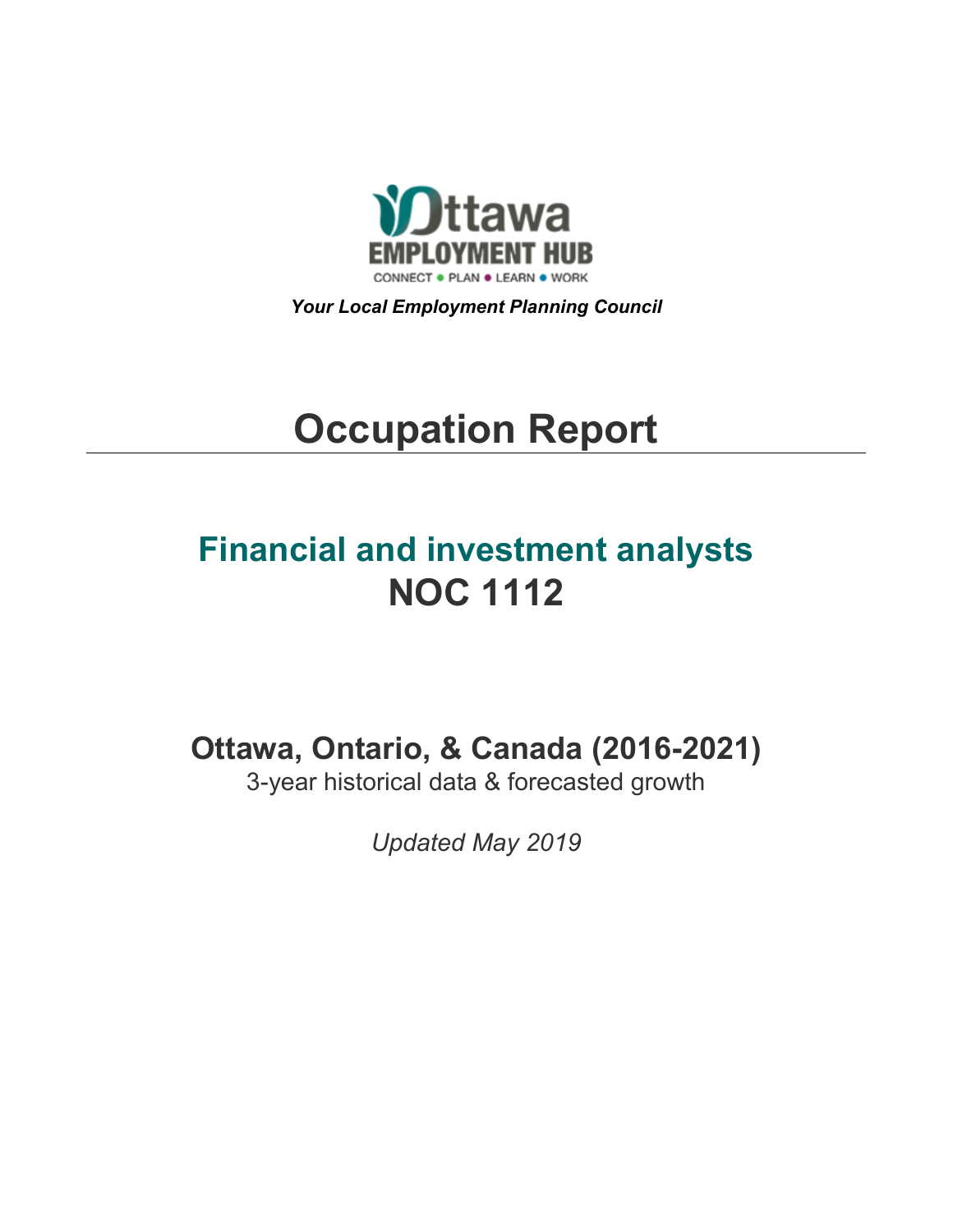

**Ottawa Outlook** 

|  | <b>Financial and investment analysts</b> |  |
|--|------------------------------------------|--|
|  |                                          |  |

NOC 1112 **Limited Cool Eair A Good A A** 

*Based on past and forecasted growth.*

# **A Local Snapshot**

- Employment in this occupation **increased in Ottawa from 2016 to 2018** (**2.8%**); it is forecast to **increase an additional 4.4%** over the next three years.
- **2.6%** were **unemployed in Ottawa in 2016; 51 (1.4%)** of those in this occupation were **self-employed**.
- **Median hourly wage** for this occupation was **\$34.80**.
- **33.8%** of the 2018 jobs were in the **Other federal services** industry sector.
- Ottawa has a **higher share of this occupation** than the nation.
- **Provincially**, this occupation showed an increase from 2016 to 2018 (**4.3%**); it is expected to increase an additional **9.3%** over the next three years.
- *Canada Job Bank* forecasted **good** employment potential for this occupation in Ottawa from 2018-2020.

# **Overview**

| <b>Ottawa Jobs (2018)</b>          | 3,553 $(1\%$ were self-employed = 51) |                      |         |  |
|------------------------------------|---------------------------------------|----------------------|---------|--|
| 2016 Ottawa Unemployment Rate      | 2.6%                                  | Ontario              | $3.4\%$ |  |
| Location Quotient to Nation (2018) | 1.64                                  |                      |         |  |
| Change in Jobs (2016 - 2018)       | 2.8%                                  | $(2018 - 2021)$ 4.4% |         |  |

*NOTE: Location quotient (LQ) is a way of quantifying how concentrated a particular occupation is in a region compared to the nation or province. A quotient of 1.00 means Ottawa has the same share of the occupation as the nation/province. A quotient higher than 1.00 means Ottawa has a greater share, and lower than 1.00 means Ottawa's share is lower than the average.*

# **OTTAWA | Percentile Earnings** *(not including self-employed)*

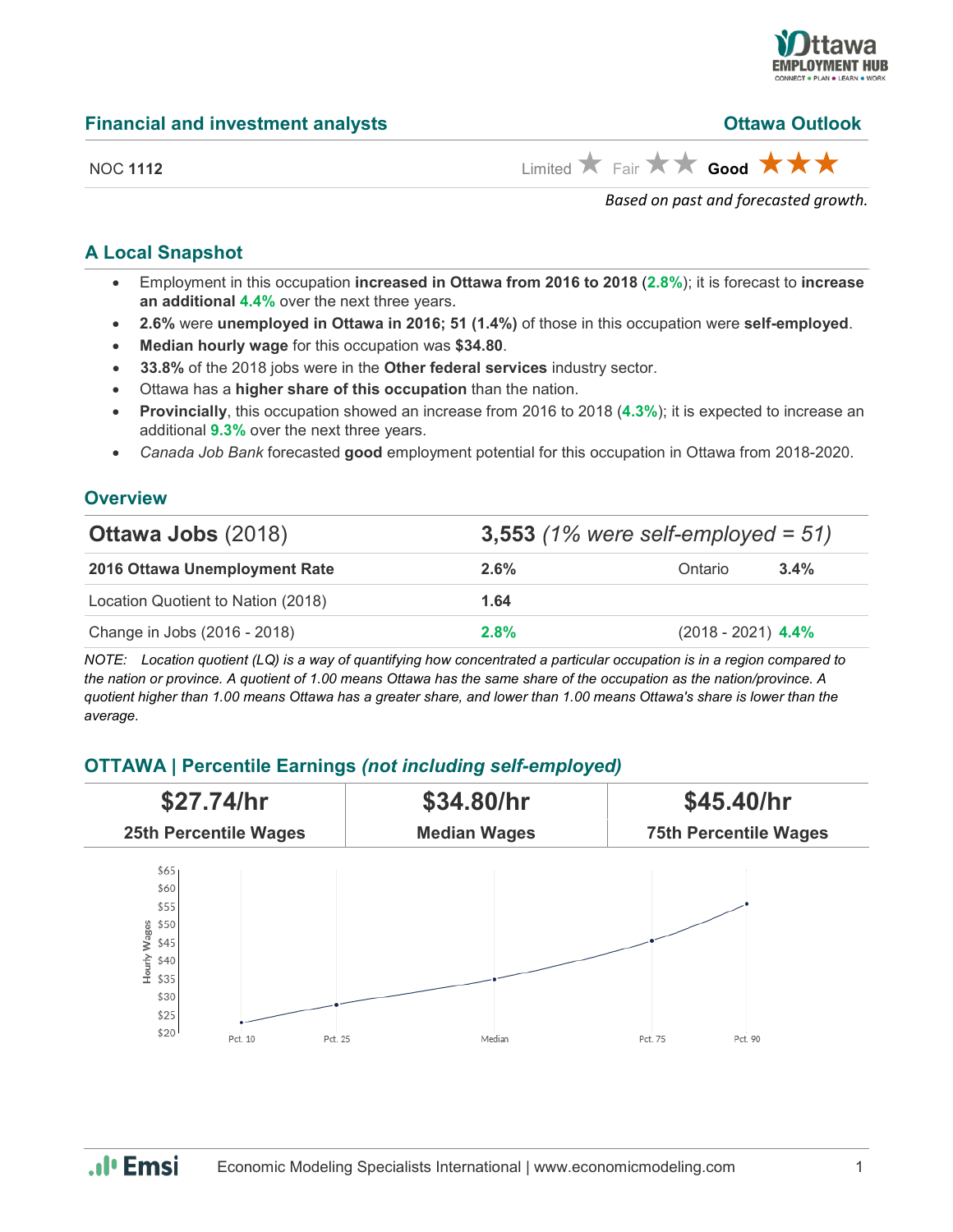

# **Ottawa | Growth**

| 3,456            | 3,709            | 253                | 7.3%                 |
|------------------|------------------|--------------------|----------------------|
| <b>2016 Jobs</b> | <b>2021 Jobs</b> | Change (2016-2021) | % Change (2016-2021) |

# **Regional Trends**



|           | <b>Region</b> |               | <b>2016 Jobs</b> | <b>2021 Jobs</b> | Change | % Change |
|-----------|---------------|---------------|------------------|------------------|--------|----------|
|           | <b>Ottawa</b> |               | 3,456            | 3,709            | 253    | 7.3%     |
|           | Ontario       |               | 36,681           | 41,795           | 5,114  | 13.9%    |
|           | Canada        |               | 66,120           | 72,843           | 6,723  | 10.2%    |
|           |               | <b>Ottawa</b> |                  | <b>Ontario</b>   |        | Canada   |
| 2016 Jobs |               | 3,456         |                  | 36,681           |        | 66,120   |
| 2017 Jobs |               | 3,491         |                  | 38,016           |        | 67,381   |
| 2018 Jobs |               | 3,553         |                  | 38,243           |        | 67,735   |
| 2019 Jobs |               | 3,611         |                  | 39,585           |        | 69,651   |
| 2020 Jobs |               | 3,663         |                  | 40,760           |        | 71,345   |
| 2021 Jobs |               | 3,709         |                  | 41,795           |        | 72,843   |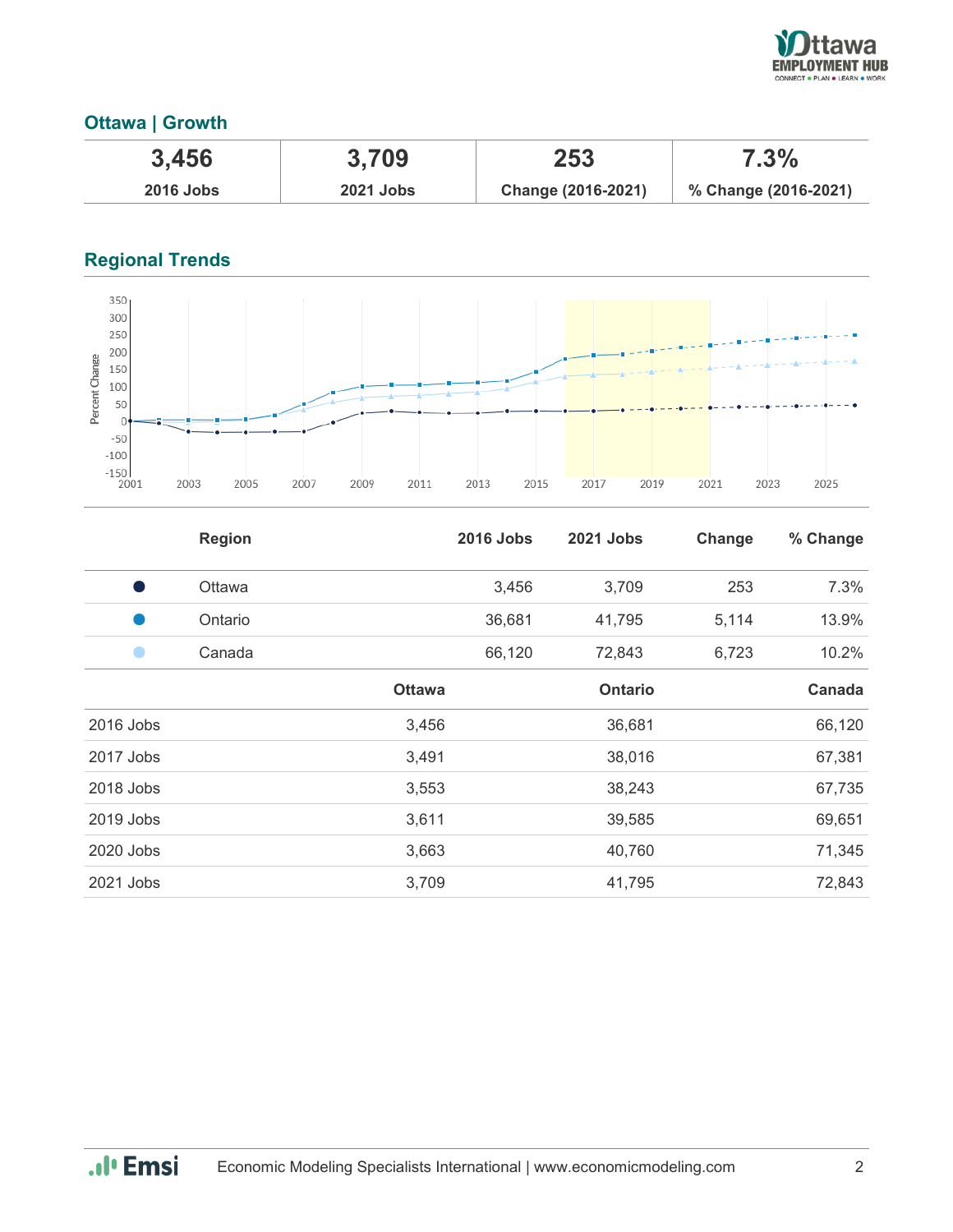

# **Ottawa | Industries Employing this Occupation**

| <b>Industry</b>                       | <b>Occupation</b><br>Jobs in | $%$ of<br><b>Occupation in</b><br>Industry (2018) Industry (2018) Industry (2018) | % of Total<br>Jobs in |
|---------------------------------------|------------------------------|-----------------------------------------------------------------------------------|-----------------------|
| Other federal services (9112-9119)    | 1.200                        | 33.8%                                                                             | $1.4\%$               |
| Other financial investment activities | 280                          | 7.9%                                                                              | $9.0\%$               |
| Monetary authorities - central bank   | 234                          | 6.6%                                                                              | 9.3%                  |
| Depository credit intermediation      | 212                          | 6.0%                                                                              | $4.1\%$               |
| Non-depository credit intermediation  | 140                          | 3.9%                                                                              | $5.4\%$               |

*NOTE: Inverse staffing patterns provides a table of percentages that shows how regional occupations are divided up among regional industries. For example, an inverse staffing pattern for registered nurses may show that 70% of RNs are employed by hospitals, 10% by local government (i.e., public schools), 10% by nursing homes, and 10% by offices of physicians.*

## **Educational programs and completions in Ottawa** *(public institutions only***)**

| 5<br>Programs (2016) |                                                       | 1,768<br>Completions (2016)                          |  |
|----------------------|-------------------------------------------------------|------------------------------------------------------|--|
| <b>CIP Code</b>      | Program                                               | <b>Completions (2016)</b>                            |  |
| 52.03                | Accounting and related services                       | 695                                                  |  |
| 52.02                | Business administration, management and<br>operations | 365                                                  |  |
| 52.08                |                                                       | Finance and financial management services            |  |
| 52.07                |                                                       | Entrepreneurial and small business operations<br>208 |  |
| 52.01                |                                                       | Business/commerce, general<br>154                    |  |

*NOTE: EMSI Analyst uses Statistics Canada's PSIS data to compile completions for postsecondary programs offered in Canada, classified by the 2016 CIP codes. 2016 data includes those who graduated in spring 2017.*

# **Job Postings by Month**



*NOTE: Based on newly published job postings first found between January 01, 2018 and December 31, 2018 AND location is Ottawa Census Sub-division, Vicinity Jobs.*